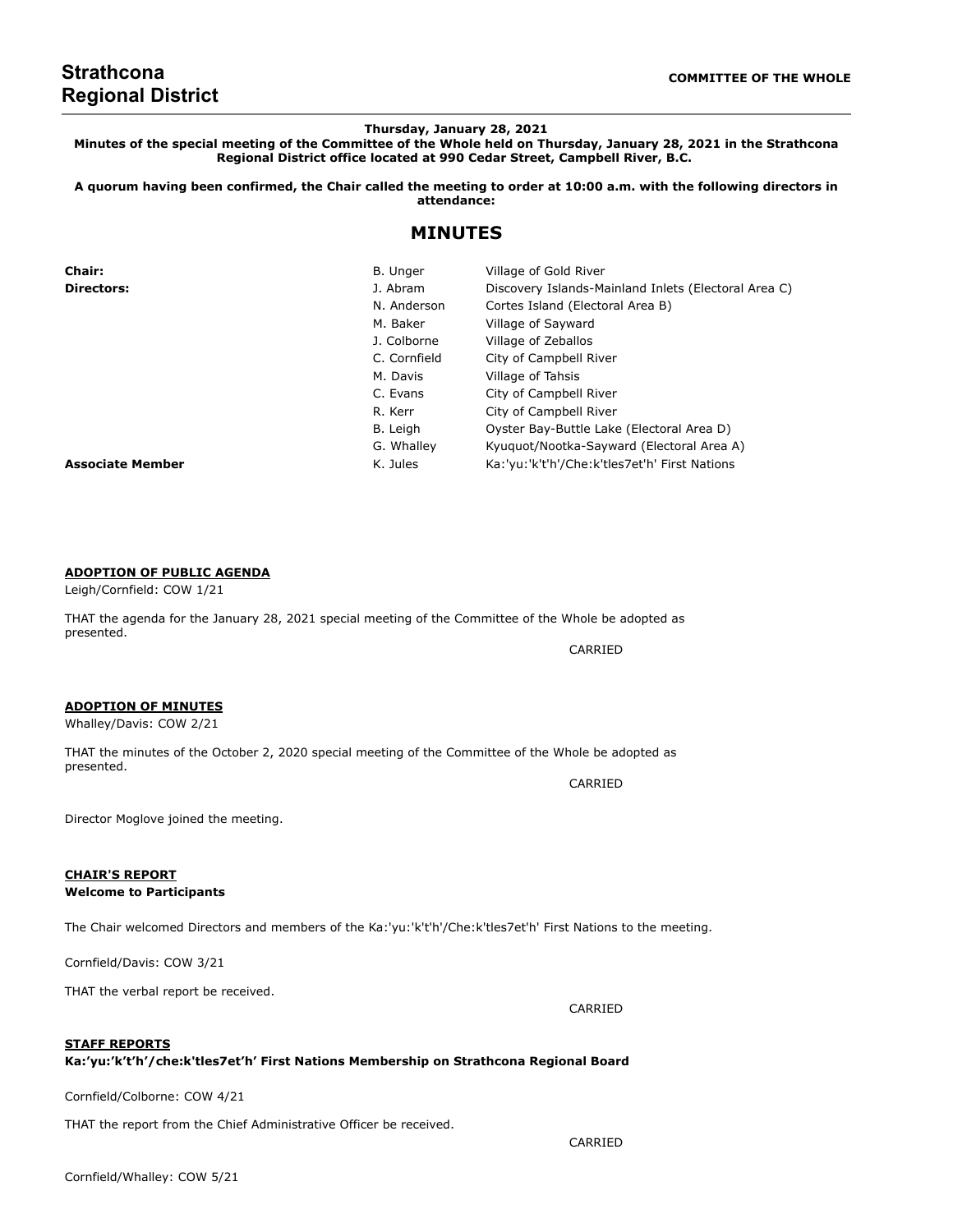THAT a workshop be convened to discuss membership of the Ka:'yu:'k't'h'/Che:k'tles7et'h' First Nations (KCFN) on the Regional District Board.

CARRIED

Director Adams joined the meeting.

Kevin Jules from the Ka:'yu:'k't'h'/Che:k'tles7et'h' First Nations delivered the traditional welcome and greetings (iisaak).

The Chair welcomed John Ingram of EcoPlan International.

The KCFN representatives introduced themselves.

The Strathcona Regional District Board (SRD) Directors introduced themselves.

The SRD staff introduced themselves.

Mr. Ingram gave a presentation on the overview and background of the Ka:'yu:'k't'h'/Che:k'tles7et'h' First Nations (KCFN) joining the Strathcona Regional District Board.

Kevin Jules, Legislative Vice Chief of KCFN presented an overview of the Kyuquot community and outlined key issues.

John Jack joined the meeting.

The Chief Administrative Officer of the Strathcona Regional District welcomed John Jack, Chair of the Alberni-Clayoquot Regional District (ACRD) and member of the Huu-ay-aht First Nations Legislature to the meeting.

Mr. Jack gave a verbal presentation regarding the Huu-ay-aht, Ucluelet, Uchucklesaht, and Toquaht perspective when the four Nations joined the ACRD.

The Chair thanked Mr. Jack for his presentation.

Mr. Jack left the meeting.

#### **RECESS**

The meeting participants recessed for lunch at 11:55 a.m.

#### **RECONVENE**

The workshop reconvened at 1:00 p.m. with all members present except for Kevin Jules.

Mr. Ingram introduced Cynthia Blackstone, Chief Administrative Officer for KCFN. Ms. Blackstone continued with the earlier presentation reviewing KCFN key issues and achievments.

Chair Unger left the meeting.

Vice Chair Moglove in the Chair.

Kevin Jules joined the meeting. He thanked Ms. Blackstone for her contribution to the presentation in his absence and he expressed his appreciation for all those in attendance at the meeting.

The Vice Chair, on behalf of the SRD Board Directors, thanked Mr. Ingram and his team for facilitating the meeting and thanked all members of the KCFN in attendance. The Vice Chair shared her enthusiasm for the upcoming membership of Ka:'yu:'k't'h'/Che:k'tles7et'h' First Nations representation on the SRD Board.

#### **TERMINATION**

Adams/Cornfield: COW 6/21

THAT the January 28, 2021 special meeting of the Committee of the Whole be terminated.

CARRIED

Time: 1:49 p.m.

Certified Correct: